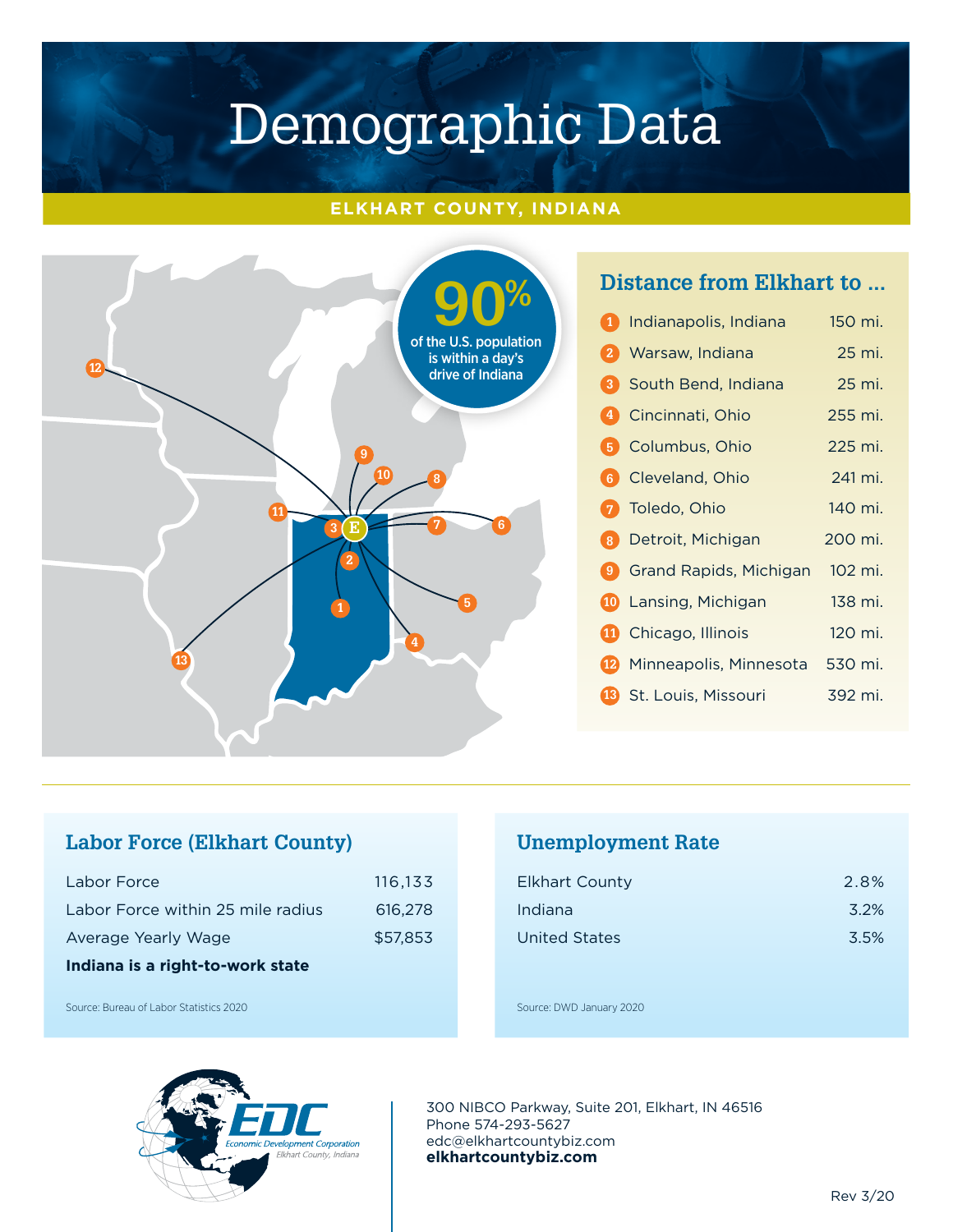**ELKHART COUNTY, INDIANA**

### **Commuting into Elkhart County**



Source: STATS Indiana Annual Commuiting Trends Profile Tax Year 2017

**E**

#### **Commuting out of Elkhart County**



Source: STATS Indiana Annual Commuiting Trends Profile Tax Year 2017

 **Logistics Interstate Access Low Taxes**

# **Proximity to Major Markets Low cost of Doing Business**

#### **Major Manufacturers\***

**Advantages**

**Elkhart County**

Thor Industries, Inc. Forest River, Inc. Lippert Components, Inc. Patrick Industries Supreme Corporation Newmar Corporation Utilimaster KIK Custom Products MasterBrand Cabinets, Inc. Bennington Marine LLC

#### **Major Employers\***

Thor Industries, Inc. Forest River, Inc. Lippert Components, Inc. Patrick Industries Beacon Health System Elkhart Community Schools Goshen Community Schools Elkhart County Government Martin's Super Markets Utilimaster

#### **Cost of Living**

**Workforce**

| Composite Index (100%)  | 90.0  |
|-------------------------|-------|
| Grocery Items (13.47%)  | 97.9  |
| <b>Housing (28.15%)</b> | 73.4  |
| Utilities (9.90%)       | 97.2  |
| Transportation (8.99%)  | 91.7  |
| Health Care (4.57%      | 106.6 |
| Miscellaneous (34.92%)  | 95.3  |

\*With an employee count above 500

\*With an employee count above 500

Source: ACCRA Cost of Living Index, 2018 Annual Average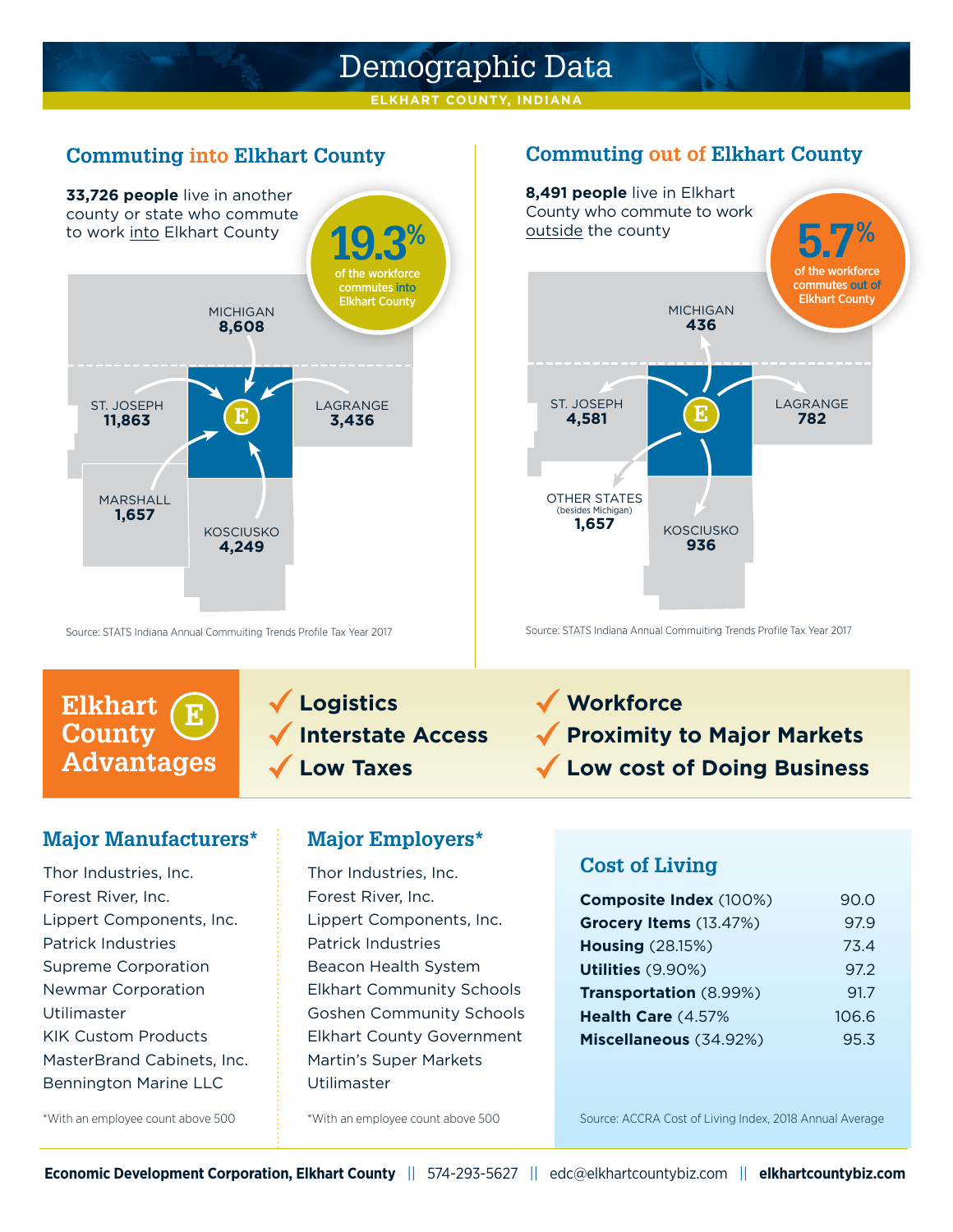**ELKHART COUNTY, INDIANA**

# **Available Properties**

#### **Aeroplex Industrial Park** Elkhart

- 100 acres
- Light Fabrication
- Limited Manufacturing, assembly, distribution
- Easy access to I-80/90 and US 20
- Tax Increment Financing Area

#### **Earthway Rail Park** Bristol

- 400+/- acres of
- industrial land
- Served by Grand Elk Railroad
- Manufacturing, Industrial Direct access to I-80/90
- Tax Increment Financing Area

#### **Beck Industrial Park** Elkhart

- 92.07 acres
- Logistics, Manufacturing
- Quick, direct access to I-80/90 and US 20
- Tax Increment Financing Area

#### **Elkhart East Industrial Park**

- (Areas A&B) Elkhart
- 200 + Acres
- Limited Manufacturing
- Easy access to Interstate I-80/90
- Tax Increment Financing Area

#### **Waterford Commons Business Park** Goshen

#### • 175.5 acres

- Medical device industry,
- Corporate HQ, R&D Manufacturing
- Live-Work Concept
- Tax Increment Financing Area



Custom search for available property based on your requirements at **www.elkhartcountybiz.com** or call us at **574.293.5627.**

# **Utilities**

# **Electricity**

**Indiana Michigan Power (I&M)** Serving City of Elkhart *www.aeped.com*

#### **Northern Indiana Public Service Company (NIPSCO)**

Serving Elkhart, Goshen, Nappanee, Bristol, Middlebury, Millersburg, New Paris, and Wakarusa *www.ni-econdev.com*

### **Natural Gas**

**Northern Indiana Public Service Company (NIPSCO)**  Serving Elkhart County *www.ni-econdev.com*

### **Broadband**

#### **Indiana Broadband Map**

Determine service providers by entering address of location. *www.indianabroadbandmap.com*

### **Commercial & Industrial Waste**

**Himco Industrial Waste Services** *www2.wasteawaygroup.com*

of all RVs produced in **65%** the US are made in Elkhart County *Source:* 

*rvbusiness.com*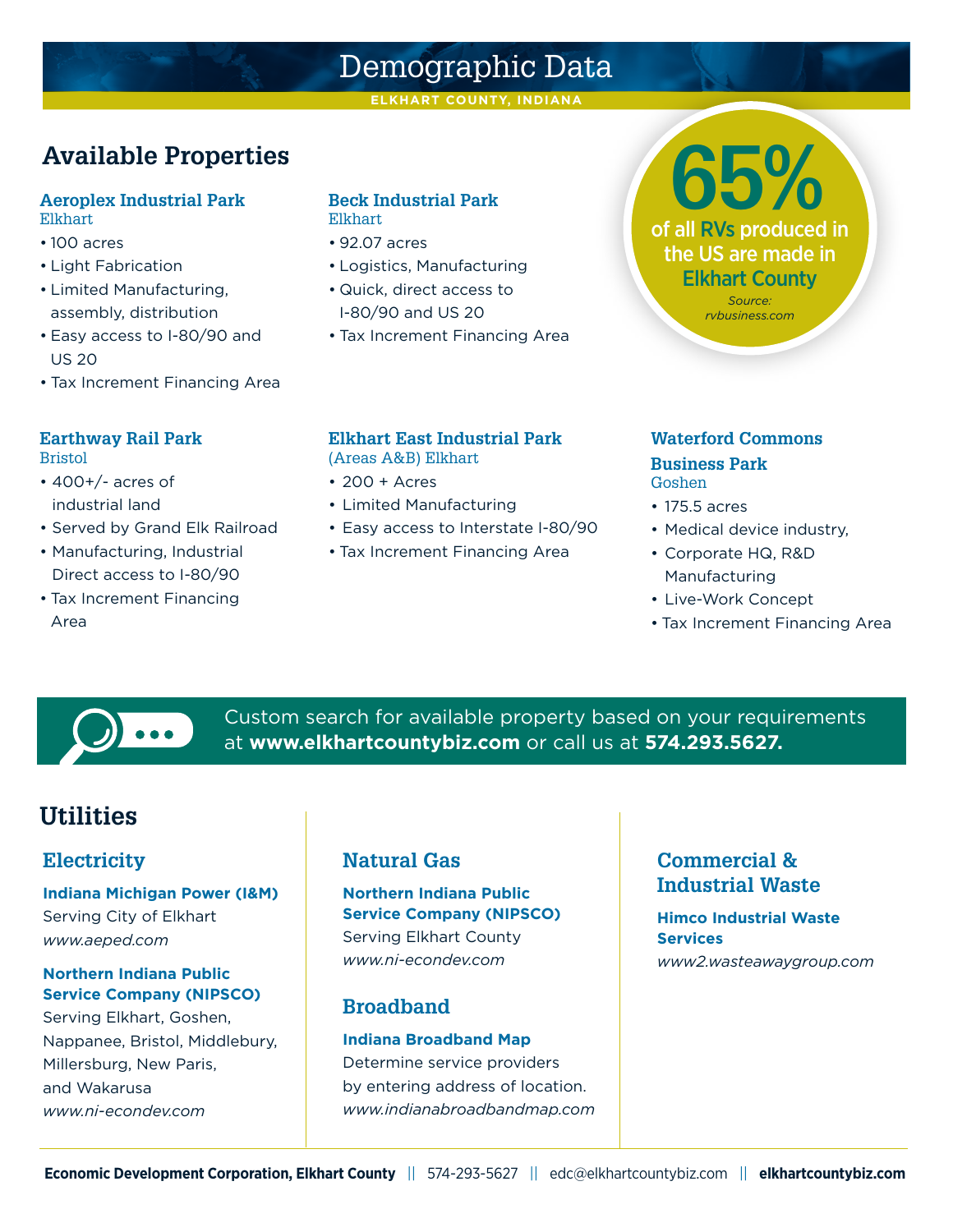**ELKHART COUNTY, INDIANA**



# **Logistics – Railways**



#### **Norfolk Southern Corporation (NS)**

Serving Elkhart, Goshen, Millersburg, New Paris *www.nscorp.com*

**CSX Transportation (CSX)** Serving Nappanee *www.csx.com*

**Elkhart & Western (EWR)** Serving Elkhart *www.pioneer-railcorp.com*

**Grand Elk Railroad (GDLK)** Serving Bristol, Elkhart *www.watcocompanies.com*

# **Airports**

**International Airports**

**Chicago O'Hare (ORD)** 140 mi. **Chicago Midway (MDW)** 120 mi. **Detroit (DTW)** 170 mi. **Indianapolis (IND)** 160 mi.

**Commercial Airport South Bend International Airport (SBN)** 35 mi. *www.flysbn.com*

**Elkhart County Airports Elkhart Municipal Airport** *www.elkhartindiana.org*

**Goshen Municipal Airport** *www.goshenair.com*

**Nappanee Municipal Airport** *www.nappaneeairport.com*

### **Ports**

**Port of Indiana-Burns Harbor**  77 mi. Lake Michigan, Great Lakes *www.portsofindiana.com*

**Illinois International Port**  110 mi. Lake Michigan, Great Lakes *www.iipd.com*

**Port of Toledo, Ohio**  141 mi. Lake Erie, Great Lakes *www.toledoseaport.org*

#### **Port of Indiana-Jeffersonville**

248 mi. Ohio-Mississippi Rivers, Gulf of Mexico *www.portsofindiana.com*

**Port of Indiana - Mount Vernon**  337 mi. Ohio River *www.portsofindiana.com*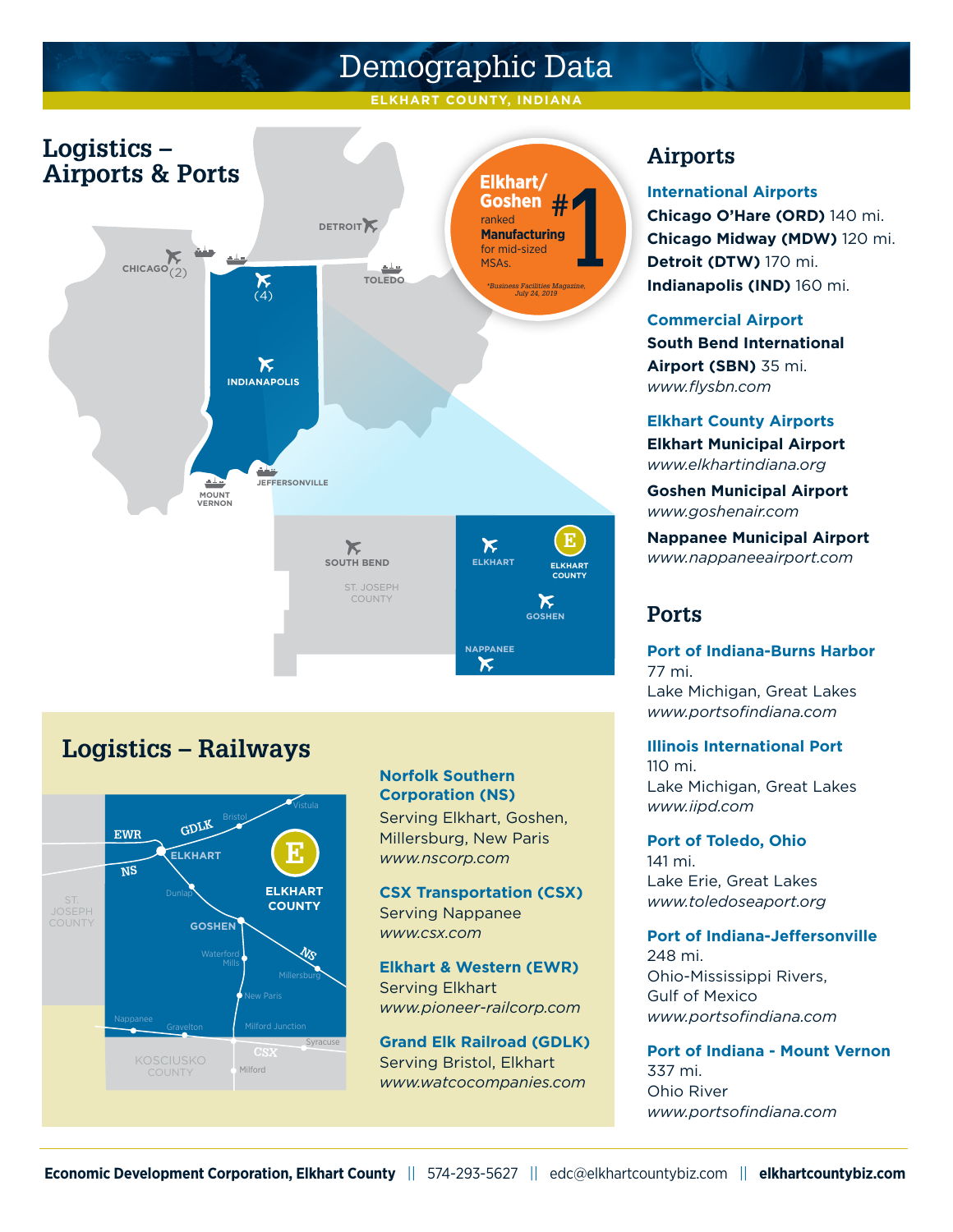#### **ELKHART COUNTY, INDIANA**

# **Logistics – Highways Business Assistance**

**Elkhart County** is served by Interstate-80/90 with four 4-entry and exit locations. Elkhart County is served by six 6 state highways and four 4 US highways. The county is also easily accessible to Interstate 69.







#### **EDC of Elkhart County Retention & Expansion Program**

Assisting Elkhart County businesses. Removing barriers to their expansion and success.

*www.elkhartcountybiz.com*

#### **North Central Indiana Business Assistance Center**

Assists in process improvement with training and implementation of Lean concepts. *www.michianatech.org*

#### **University of Notre Dame**

Innovation Park at Notre Dame Builds commercialization bridges between the University and businesses at all stages of development. *www.innovationparknd.com*

#### **Strategic Research Investments (SRI)**

Nano Technology, Diagnostics, Energy, Environment, Imaging, Global Health *www.sri.nd.edu*

#### **Goshen College**

Business & Entrepreneurial Education Programs supporting local businesses. Developing and operating business programs for local managers, employees and entrepreneurs. *www.goshen.edu*

#### **WorkOne**

Employee Recruitment, Job Fairs, Screening, Testing, WorkKeys, Job Profiles, Assessments, Dislocation Support, Training Grants, On the Job Training, Customized Training, Posting of Jobs on the Statewide Job Matching System. *www.gotoworkone.com*

#### **Purdue Manufacturing Extension Partnership**

Technical assistance, performance improvement, technology adoption. *www.mep.purdue.edu*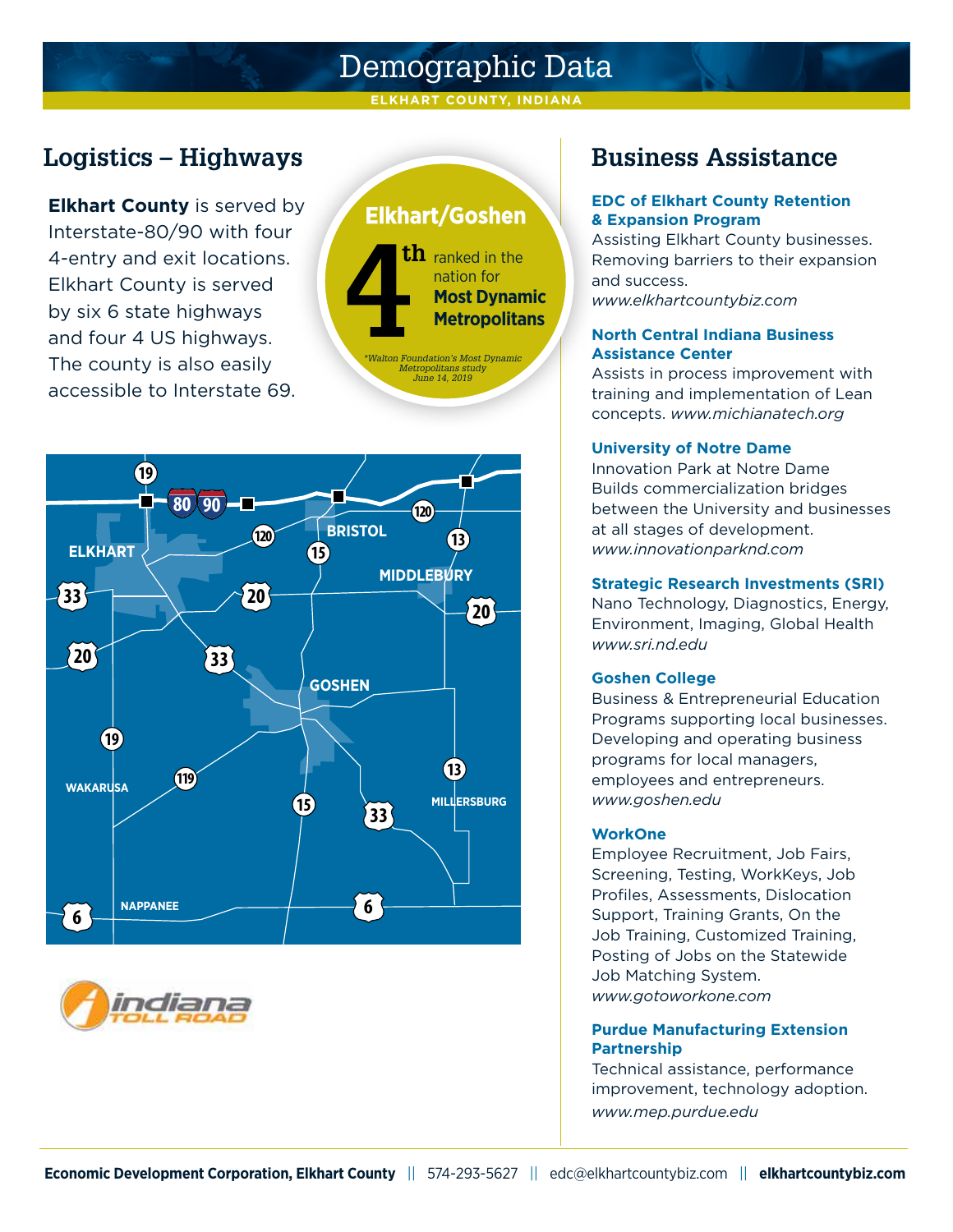**ELKHART COUNTY, INDIANA**







#### **Post-Secondary Education in Elkhart County**

Anabaptist Mennonite Biblical Seminary Goshen College Indiana University South Bend – Elkhart Campus Ivy Tech Community College Indiana Tech Harrison College Bethel College Indiana Fundamental Bible College

**HARRISON COLLEGE** 

#### **K-12 Education** 2018-2019

| <b>7 Public School Districts</b>   | <b>Grade</b> |
|------------------------------------|--------------|
| <b>Baugo Community Schools</b>     | B            |
| <b>Concord Community Schools</b>   | B            |
| <b>Elkhart Community Schools</b>   | C            |
| <b>Fairfield Community Schools</b> | R            |
| <b>Goshen Community Schools</b>    | R            |
| Middlebury Community Schools       | B            |
| <b>Wa-Nee Community Schools</b>    |              |

*(Grade Point Rating Grades K-12 by Indiana Department of Education)*

**For Private Schools Career & Technical Education** Contact information on *www.elkhartcountybiz.com*

- **<sup>1</sup>** Anderson University
- **2** Ball State University
- **<sup>8</sup>** Bethel University
- **<sup>3</sup>** Butler University
- **<sup>4</sup>** Indiana State University
- **<sup>5</sup>** Indiana University *+ 7 regional campuses*
- **<sup>6</sup>** Purdue University *+ 5 regional campuses*
- **<sup>7</sup>** Trine University
- **<sup>8</sup>** University of Notre Dame
- **9** University of St. Francis
- **<sup>10</sup>** Valparaiso University
- **<sup>11</sup>** Vincennes University
- **<sup>12</sup>** University of Evansville